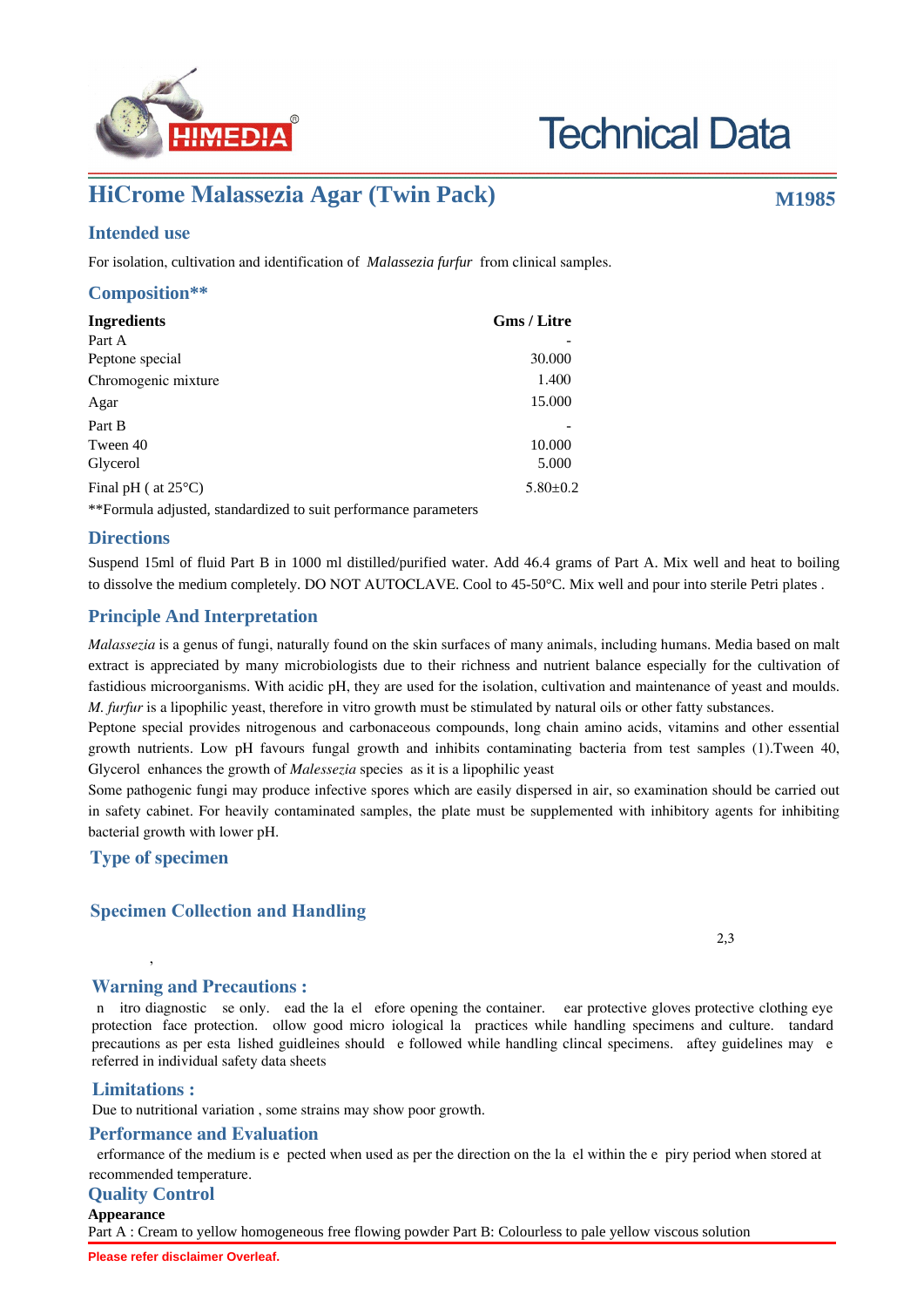#### **Performance and Evaluation**

erformance of the medium is e pected when used as per the direction on the la el within the e piry period when stored at recommended temperature.

#### **Quality Control**

#### **Appearance**

Part A : Cream to yellow homogeneous free flowing powder Part B: Colourless to pale yellow viscous solution

#### **Gelling**

Firm, comparable with 1.5% Agar gel.

#### **Colour and Clarity of prepared medium**

#### YYellow coloured, opalescent gel with scum forms in Petri plates.

**Reaction**

Reaction of 4.64% w/v aqueous solution of Part A and 1.5% v/v of Part B at  $25^{\circ}$ C. pH : 5.80 $\pm$ 0.2

#### **pH**

#### 5.60-6.00

#### **Cultural Response**

Cultural characteristics observed after an incubation at 35-37°C for 48-72 hours.

| Organism                         | <b>Inoculum</b><br>(CFU) | Growth                     | <b>Recovery</b> | Colour of<br>colony    |
|----------------------------------|--------------------------|----------------------------|-----------------|------------------------|
| Malassezia furfur ATCC<br>14521  | 50-100                   | good-luxuriant $\geq 50\%$ |                 | mauve, small           |
| Candida albicans ATCC<br>10231   | $50-100$                 | good-luxuriant $\geq 50\%$ |                 | pale green to<br>green |
| Candida glabrata ATCC<br>15126   | $50-100$                 | good-luxuriant $\geq 50\%$ |                 | colourless             |
| Candida krusei ATCC 24408 50-100 |                          | good-luxuriant $\geq 50\%$ |                 | purple                 |
| Candida tropicalis ATCC<br>750   | 50-100                   | good-luxuriant $\geq 50\%$ |                 | metallic blue          |

#### **Storage and Shelf Life**

Store between 2-8 $^{\circ}$ C in a tightly closed container and the prepared medium at 2-8 $^{\circ}$ C. Use before expiry date on the label. On opening, product should be properly stored dry, after tightly capping the bottle inorder to prevent lump formation due to the hygroscopic nature of the product. Improper storage of the product may lead to lump formation. Store in dry ventilated area protected from extremes of temperature and sources of ignition Seal the container tightly after use. Use before expiry date on the label.

Product performance is best if used within stated expiry period.

#### **Disposal**

User must ensure safe disposal by autoclaving and/or incineration of used or unusable preparations of this product. Follow established laboratory procedures in disposing of infectious materials and material that comes into contact with clinical sample must be decontaminated and disposed of in accordance with current laboratory techniques (2,3).

#### **Reference**

1. Murray PR, Baren EJ, Jorgensen JH, Pfaller MA, Yolken RH (editors) 2003, Manual of clinical Microbiology, 8th ed., ASM, Washington, D.C.

2.Isenberg, H.D. Clinical Microbiology Procedures Handb0ook. 2<sup>nd</sup> Edition.

3. Jorgensen,J.H., Pfaller , M.A., Carroll, K.C., Funke, G., Landry, M.L., Richter, S.S and Warnock., D.W. (2015) Manual of Clinical Microbiology, 11th Edition. Vol. 1.

Revision : 01 / 2017